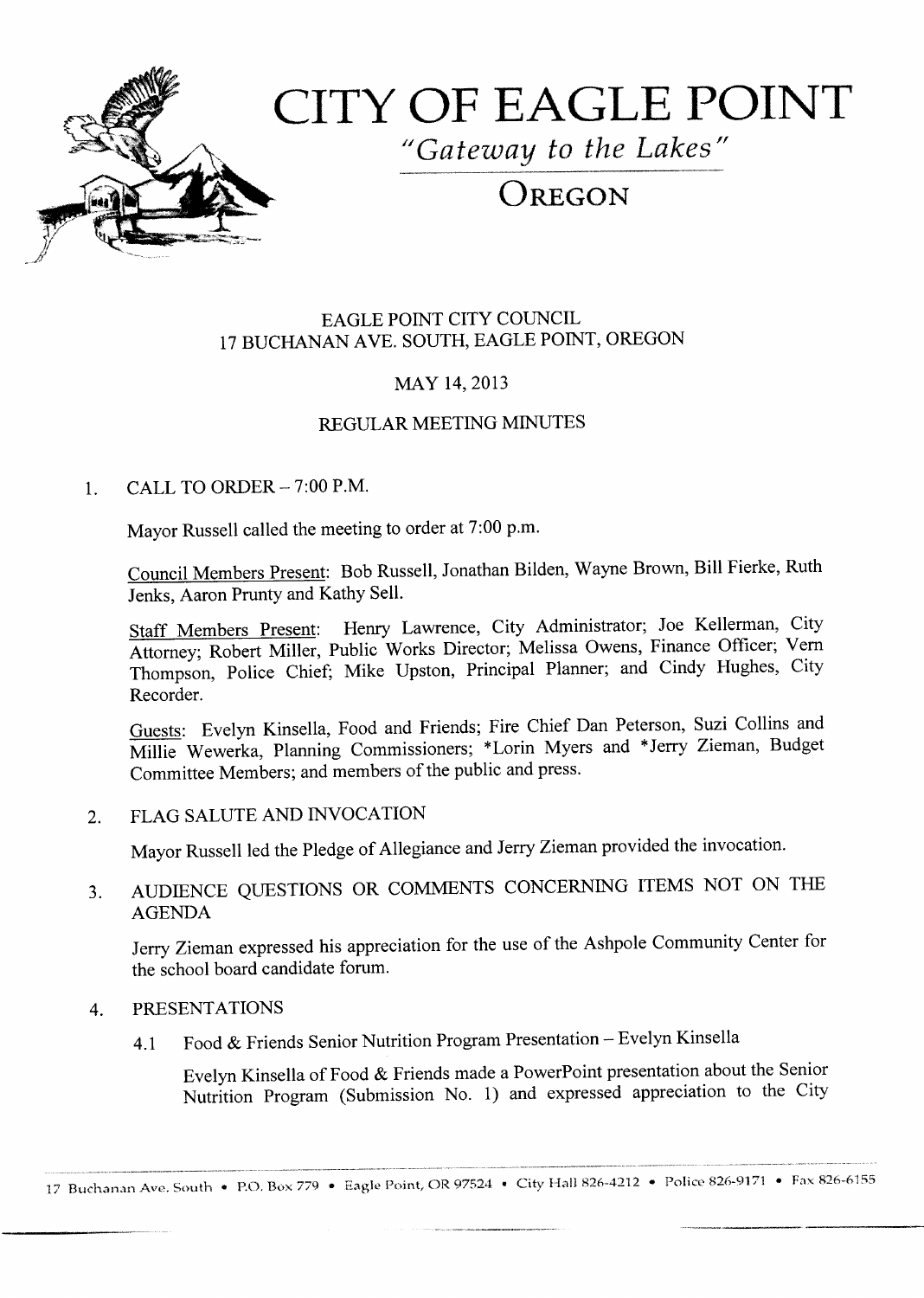Council for their continued support. A total of 11, <sup>441</sup> meals were served to 218 clients in Eagle Point during  $2012$ . This program helps Eagle Point's population of older and homebound seniors to be more independent as well as providing a safety check when the meals are delivered. Volunteers donated over 300 hours each month, equivalent to over \$75, 000 service hours.

4.2 Jackson County Fire District No. 3 Quarterly Update - Dan Peterson, Fire Chief

Fire Chief Dan Peterson presented the First Quarter Update (Submission No. 2) and reported a balanced budget. In addition, Fire Chief Peterson discussed the In addition, Fire Chief Peterson discussed the following:

- "Residential Trends" indicating a slight increase to the District's anticipated revenue;
- Ongoing work with the Insurance Services Office regarding insurance ratings and a community meeting next quarter;
- An increase in incident response activities by 9.2% over last year's first quarter, an increase of 7. 6% of responses over the last <sup>12</sup> months, and Central Point being the highest volume incident responses for <sup>a</sup> career station and Gold Hill being the busiest volunteer station;
- Recruits ready for graduation which will result in increased staffing coverage;
- Training Department Statistics <sup>583</sup> courses covered <sup>171</sup> topics. <sup>1127</sup> training hours attended by personnel, averaging 44 hours per member.
- Eagle Point Statistics—207 responses of which <sup>87</sup> were emergent calls.
- Dispatch Processing and Turnout Time Goals established by Emergency Communications of Southern Oregon( ECSO).

Upon the conclusion of the presentation, Fire Chief Peterson responded to <sup>a</sup> question about the increase in staffing. The District reduced materials and purchases during recent years, and streamlined and identified areas where they could make reductions in order to add three positions. The upcoming purchase of new fire engines was discussed as well. Council members concluded by expressing their appreciation for the Fire District.

4. <sup>3</sup> Water Master Plan Presentation — Garrett Pallo, Civil West Engineering Services, Inc.

Garrett Pallo of Civil West Engineering Services presented an overhead presentation of the Water Master Plan ( Submission No. 3). It was noted that some of the items in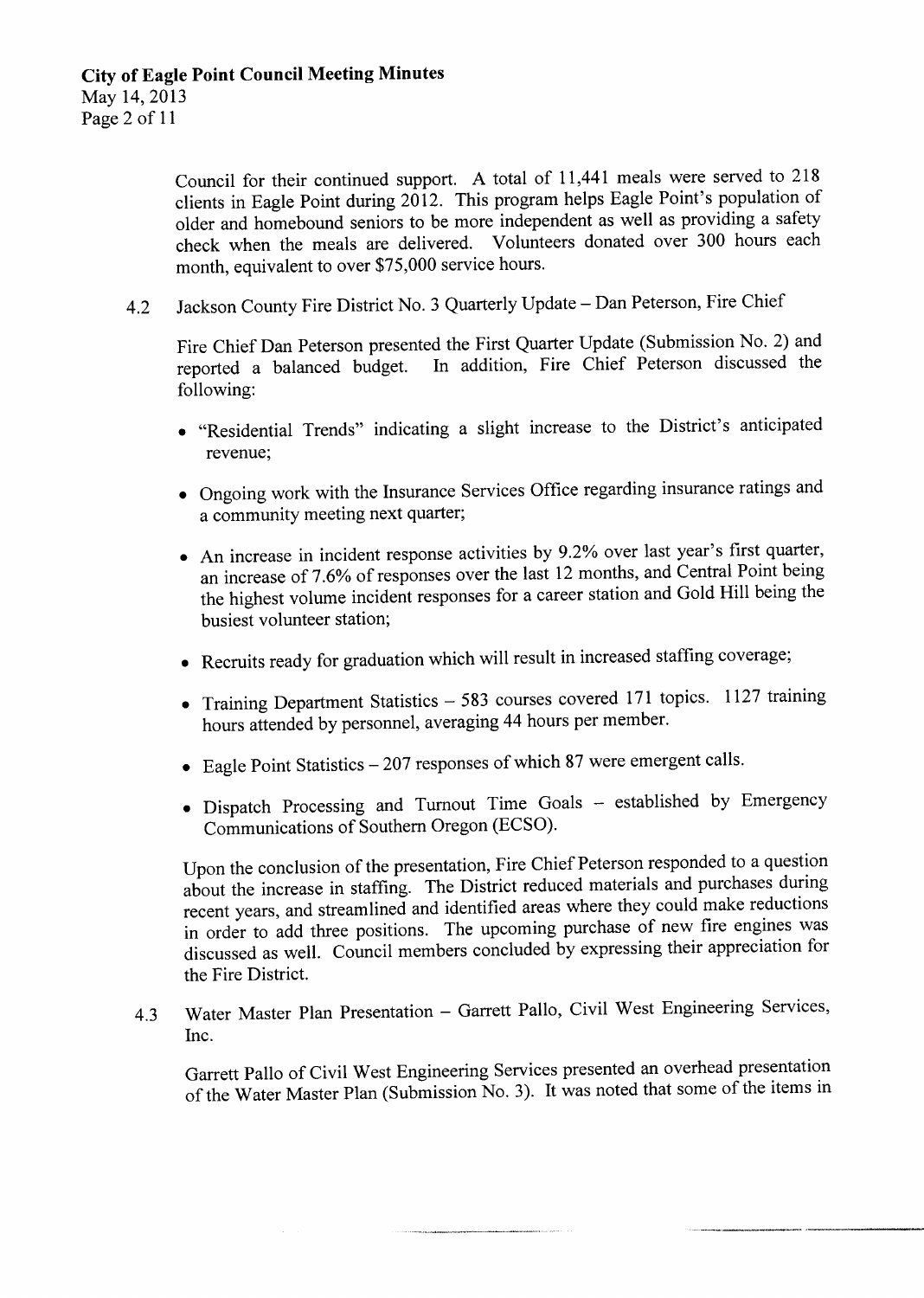the Plan had been completed or changed, however, it was necessary to have <sup>a</sup> current Water Master Plan. The following items were discussed:

- Water Supply from the Medford Water Commission providing for up to <sup>3</sup> MGD during the peak summer months however peak demands are estimated to increase to around 8.5 MGD.
- Potential for developing a water resource from a well located West of Highway 62.
- Good pump station conditions, however, a backup power system is recommended. Bellerive's capacity should be increased and include backup power. The Palima Drive Station is in good condition.
- Storage tanks and reservoirs have adequate total storage at this time, however, one tank's level is small and it is recommended that a larger tank be built in the area.
- 3.6 MG tank leakage is back down to low numbers, and repairs have held. The tank is approximately 20 years old and should last 80 to 100 years.
- Piping network of 45 miles is mostly good, properly sized and well laid out. There are some sections that create problems for maintenance and leakage, as well as poor fire performance.
- Map with projects reviewed and benefits of making improvements prior to paving discussed.
- Regarding fire performance, Mr. Pallo explained the Insurance Service Organization's ( $1SO's$ ) recommendation, looked at a model to determine if the homes had the amount of protection they should have. It was further noted <sup>a</sup> community has an obligation to provide reasonable fire protection for all of its homes although it is sometimes required that a residence install a sprinkler system. Overall, the City's fire protection is good. The area served by the 200,000 gallon tank is a concern and a number one priority of the Plan.
- Project prioritization listed the first priority as the 1.6 MG tank, and adding a tank as needed in the future as population levels increase. Mr. Pallo noted there was not a correct way to prioritize, the City may choose to complete the capital improvement plan in its entirety or break into groups.
- The Eagle Point system was intended to operate with valves tied to connect the tanks. The water pressure is legal but inadequate for customer's desires, and inadequate in fighting fires. Civil West is working toward alleviating the pressure issues and there are options of building <sup>a</sup> pipeline or moving the station. Building a pipeline would cost approximately  $\frac{600,000}{600}$  and moving a pump station would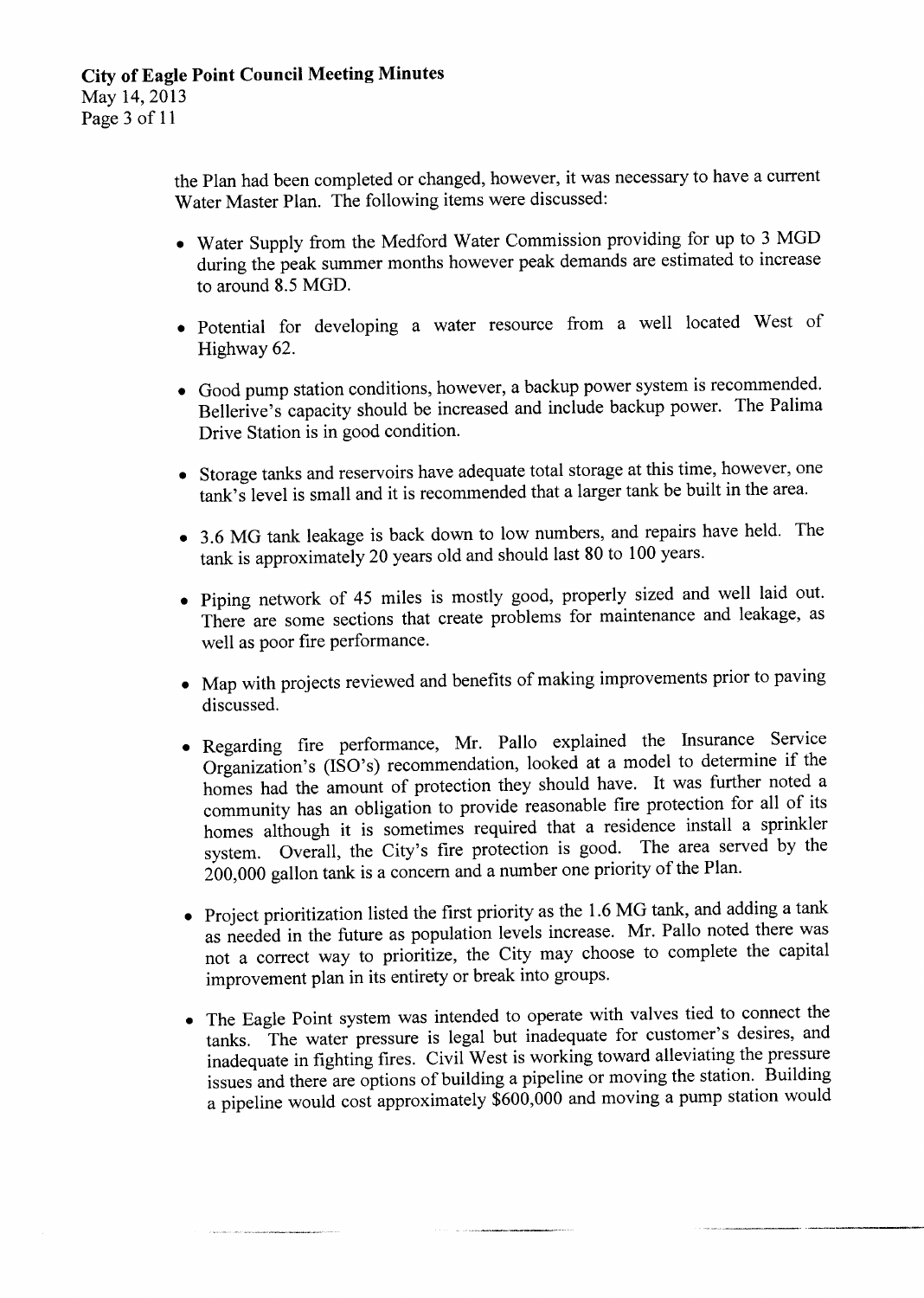cost approximately \$185,000. The recommendation was to move the pump station.

- Hourly demand level in the draft Water Master Plan was used to characterize use under its extreme maximum potential.
- The pump station, near Robert Trent Jones Boulevard, was designed to be a temporary fix as the City did not have the funds at the time to tear up the streets, tie-in pipe, and repair streets.
- The unaccounted water rate of 28% was discussed and Mr. Miller reported testing is scheduled for 20 miles of the system. The system is monitored every couple of months and coordinated with the Medford Water Commission. Meters should be monitored and accounted monthly. By state law, the City is required to get the leakage rate under 15%.
- Options for attaining water include purchasing water rights from others, and groundwater wells could be developed. Obtaining water from an old well across from Highway 62 was also discussed.

During the presentation, Councilor Jenks left the meeting at approximately 7:59 p.m. and returned at 8:02 p.m.

#### 5. PUBLIC HEARINGS

5. <sup>1</sup> A Public Hearing in the matter of increasing the Water Base Rate and Water Consumption Rates. Ordinance No. 2013-01.

Mayor Russell opened the public hearing at 8:04 p.m. and requested Melissa Owens, Finance Officer, to provide <sup>a</sup> report.

Ms. Owens noted there had been previous discussions about the Water Fund and proceeded with an overhead presentation (Submission No. 4). Ms. Owens reported the Water Fund was short by approximately \$ 150,000 every year which is the barebones minimum that the system can operate. In addition, needed repairs had depleted funds. In looking at the next fiscal year, the City anticipates spending approximately \$ 100, <sup>000</sup> in repairs in addition to the \$ 150, <sup>000</sup> annual deficit, well exceeding the amount of revenue generated by the Water Fund. Additionally, the Water Debt Fund will experience expenditures of approximately \$64,000 over revenue generated by the Water Debt Fund. There is an Ending Fund Balance of \$425,988 which will accommodate the \$64,000 short fall for fiscal year 2013-2014 but those funds should not be depleted. Reduced building SDCs negatively impacted this fund.

At approximately 8: 09 p.m., Jerry Zieman of the Budget Committee left the meeting.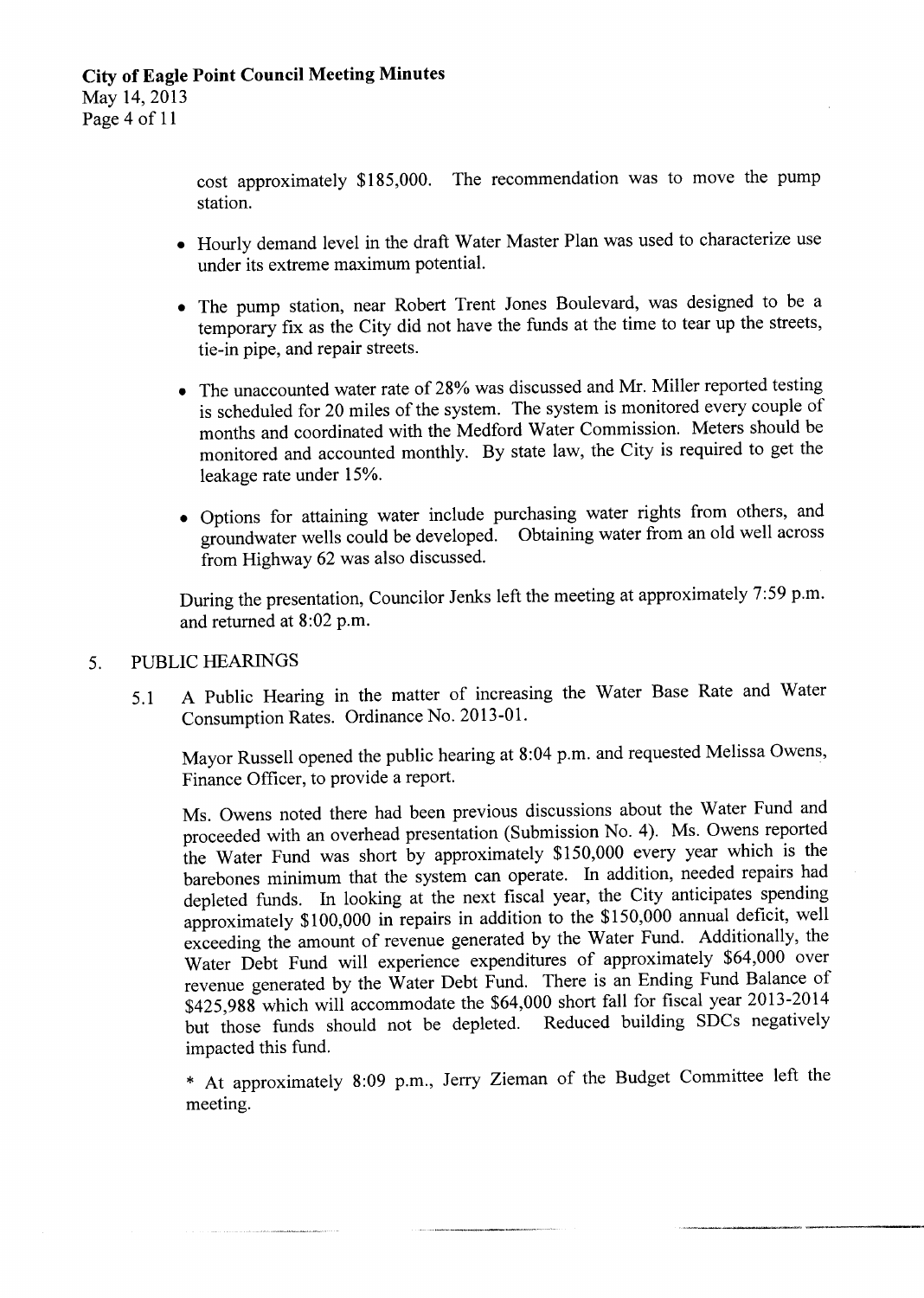Ms. Owens explained that although previous discussions about water rates had been held, the City had hoped for an improvement in the economy. It is necessary for the City to maintain <sup>a</sup> balance of approximately \$99,000 in the Water Fund as required debt reserve. Ms. Owens further noted that <sup>a</sup> cash flow contingency of \$250,000 was actually a very low amount and the City would not want to go below that amount.

Next, Ms. Owens explained and discussed the current water consumption and base rates. An increase of \$4.00 per month in the base rate and \$.30/1000 in the consumption rate was proposed. The proposed increase would place Eagle Point as the fourth highest water rate instead of the second lowest in the area, and result in approximately \$301, <sup>000</sup> in revenue. This amount would be just slightly above the expenses and would stop the downward financial trend for those services. The City is working toward refinancing loans and <sup>a</sup> requirement of lending institutions is that adequate revenues are generated for services. It was noted that the Water Master Plan is <sup>a</sup> separate item from the proposed rate increase; however, the rural development water loans require <sup>a</sup> water loss rate of 10% or less. Council briefly discussed options for rate adjustments and maintenance requirements.

Mayor Russell asked for public testimony in favor of the rate increase and there was no public comment made. Next, Mayor Russell invited public testimony in Next, Mayor Russell invited public testimony in opposition of the rate increase. Lorin Myers was opposed to the increase. He reported being on a fixed income, and asked the Council to consider those with fixed or limited incomes, as well as the impact on the City if people quit watering lawns. He also commented about the Medford Water Commission passing rate increases to Eagle Point. Mayor Russell added that the City had been working with the Medford Water Commission to keep the rates the same or lower.

Suzi Collins spoke about being on a fixed income and working hard to conserve water, including the use of artificial grass. She wondered if <sup>a</sup> gradual increase could be made instead of the \$4 increase.

There were no questions from the Council for the speakers and no additional testimony provided, therefore, Mayor Russell closed the public hearing at 8:25 p.m.

Following the public hearing, Mayor Russell requested the Council's consent to move the order of business to allow for deliberation and voting on Ordinance No. 2013-01. There being no opposition, the City Council continued and discussed the following:

- Water Rates for White City or County Residents;
- No adjustments being made in 10 years;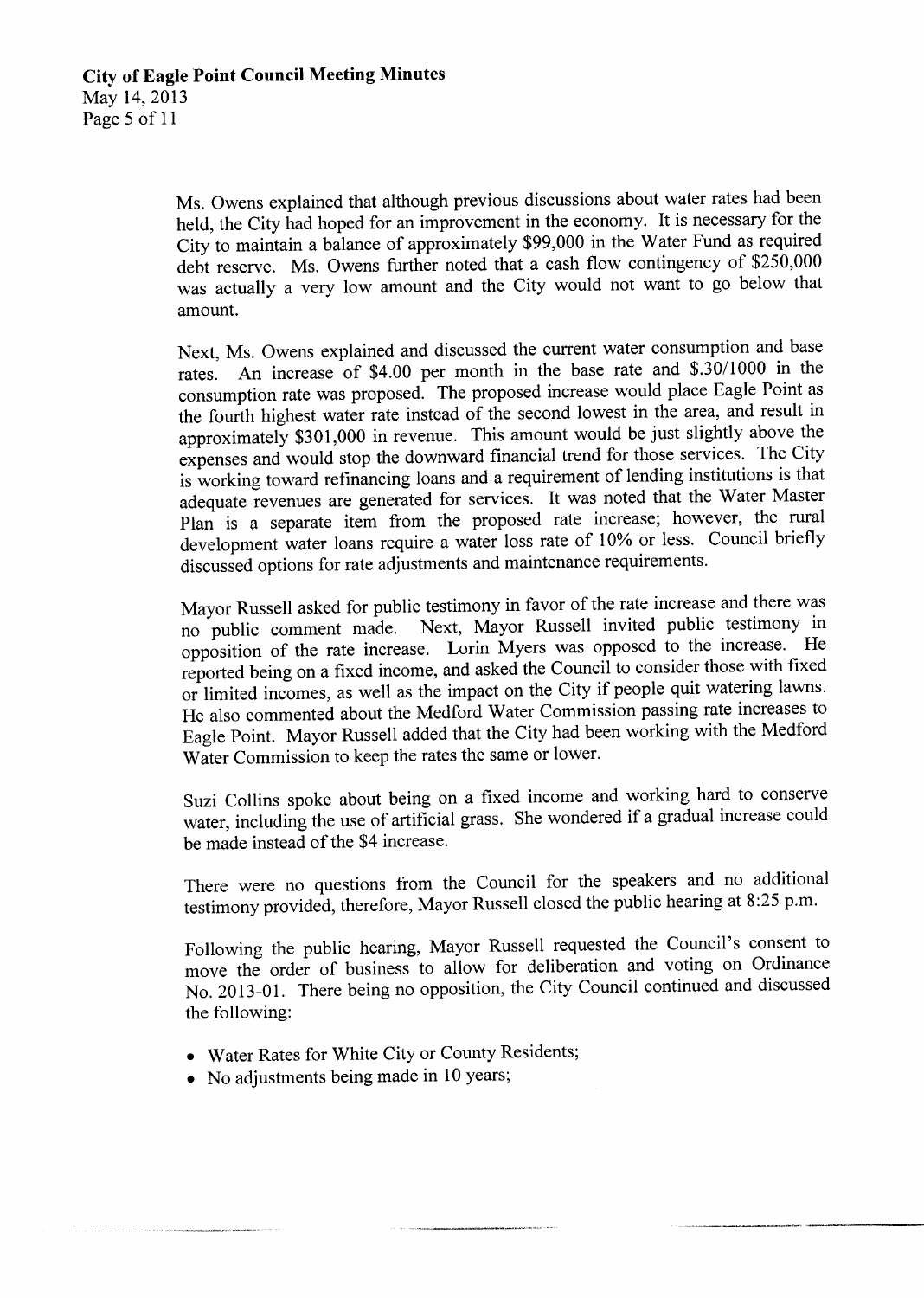May 14, 2013

- Page <sup>6</sup> of <sup>11</sup>
	- Options for increases or adjustments, however, it was noted that staff had come up with good numbers; and
	- Impact to City on refinancing loans if not approved.

Mayor Russell asked for a motion to adopt Ordinance No. 2013-01. Council President Fierke made a motion to approve Ordinance No. 2013-01 and Councilor Prunty seconded the motion. Council President Fierke clarified with staff that the old rate structures were being repealed. Roll call: Wayne Brown, aye; Ruth Jenks, aye; Jonathan Bilden, aye; Bill Fierke, aye; Aaron Prunty, aye; Kathy Sell, aye; and Bob Russell, aye. The motion passed unanimously.

5.2 A Public Hearing in the matter of authorizing a Quitclaim and Partial Termination of Easement for a Water Line Easement running through property located at 1323 Alta Vista Drive (Map and Tax Lot No. 361W1 <sup>1</sup> 800) in the City of Eagle Point, Oregon. Resolution No. 2013-25.

Mayor Russell opened the public hearing at 8:32 p.m. and requested Mike Upston, Principal Planner, to provide <sup>a</sup> report. Mr. Upston explained that going back to 1942, the Federal government installed a water line to Camp White and easements were created. It was noted that Resolution No. 2013-25 had an attachment of the easement agreement. In 1946, the Camp was deactivated and the water lines were no longer needed and eventually granted back to the City of Eagle Point. The property owner of 1323 Alta Vista requested the City to relinquish the easement. Staff reported evaluating the portion of abandoned water line and associated easement running through the subject property and determined it would not be of public use or value to the City, now or in the future. Therefore, staff recommended adoption of Resolution No. 2013-25.

It was noted that Mike Duncan, representing Cris Galpin as the property owner, was in the audience. Discussion ensued about whether or not other property owners had made similar requests. Attorney Kellerman noted the easement was for water transmission only and that title companies had overlooked this type of easement in the past. Robert Miller, Public Works Director, added that the pipeline had been evaluated and did not meet the City's water system needs. Some of the pipeline was made of wood and it was suggested that the museum might like to have <sup>a</sup> portion of the old pipeline.

\* Lorin Myers of the Budget Committee left the meeting at approximately 8:43 p.m.

Mike Duncan of Duncan Development offered testimony in favor of the Resolution. The title company required the easement to be cleared and was viewed as a simple housekeeping matter.

Council did not have questions of the speaker and there was no other public testimony. Mayor Russell closed the public hearing at 8:47 p.m.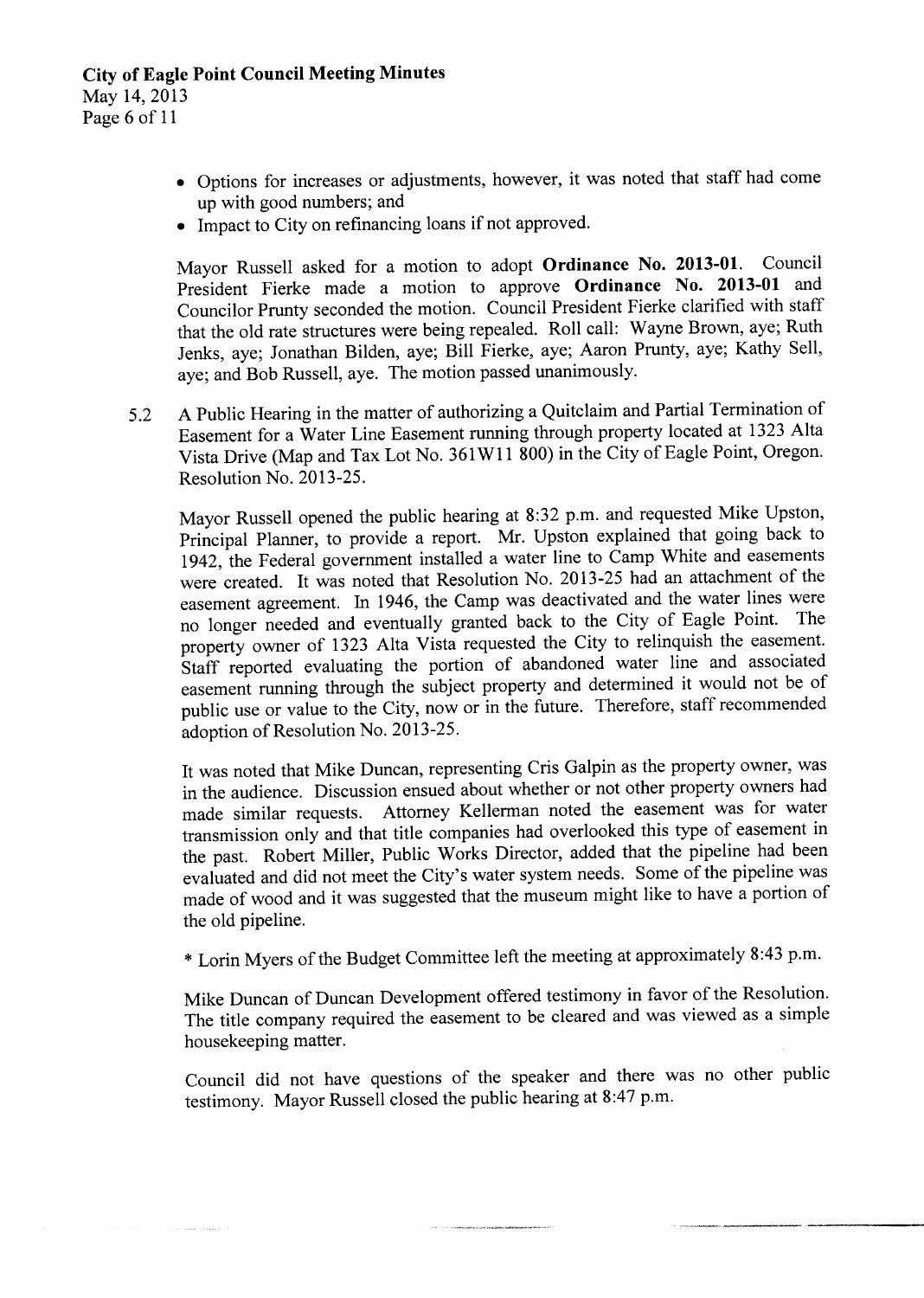Page <sup>7</sup> of <sup>11</sup>

Following the public hearing, Mayor Russell requested the Council's consent to move the order of business to allow for deliberations and voting on Resolution No. 2013-25.

There being no opposition to moving the order of business, Mayor Russell offered to entertain a motion. Councilor Jenks made a motion to authorize Resolution Councilor Jenks made a motion to authorize Resolution No. 2013-25 and Council President Fierke seconded the motion. There was no further discussion. Roll call: Aaron Prunty, aye; Kathy Sell, aye; Bill Fierke, aye; Jonathan Bilden, aye; Ruth Jenks, aye; Wayne Brown, aye; and Bob Russell, aye. The motion passed unanimously.

#### 6. CONSENT CALENDAR

6. <sup>1</sup> Presentation of the Regular Meeting Minutes of April 9, 2013.

Mayor Russell announced the Consent Calendar and asked for a motion. Councilor Bilden moved to approve the Consent Calendar as presented and Council President Fierke seconded the motion. There was no discussion. Roll call: Jonathan Bilden, aye; Ruth Jenks, aye; Wayne Brown, aye; Aaron Prunty, aye; Kathy Sell, aye; Bill Fierke, aye; and Bob Russell, aye. The motion passed unanimously.

## 7. CONSIDERATION OF ITEMS REMOVED FROM THE CONSENT CALENDAR

There were no items considered for removal from the Consent Calendar.

#### 8. PRESENTATION OF BILLS TO BE PAID

Mayor Russell asked if there were questions about the bills to be paid. Councilor Jenks inquired about the Upper Rogue Independent which was higher than normal but included public notices. Mayor Russell asked for <sup>a</sup> motion. Councilor Bilden made a motion for the Council to approve the bills as presented and Councilor Sell seconded the motion. Council President Fierke noted there was a payment to the City of Eagle Point for a building permit. Roll call: Ruth Jenks, aye; Wayne Brown, aye; Aaron Prunty, aye; Bill Fierke, aye; Jonathan Bilden, aye; Kathy Sell, aye; and Bob Russell, aye. The motion passed unanimously.

#### 9. OLD BUSINESS

There was no old business to discuss.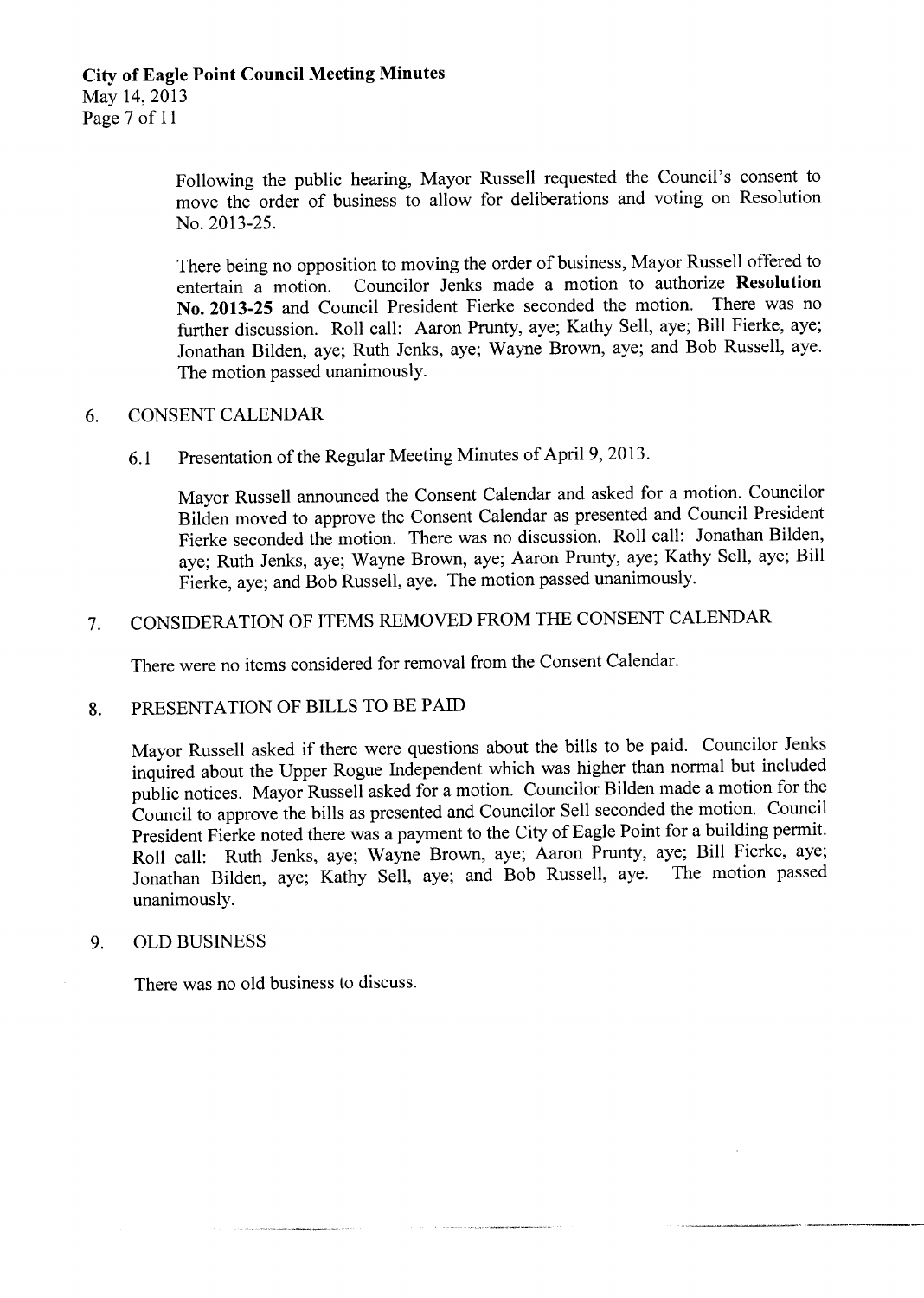#### 10. NEW BUSINESS

10.1 Ordinance No. 2013-01. An Ordinance in the matter of increasing the Water Base Rate and Water Consumption Rates.

Ordinance No. 2013-01 was adopted and deliberated following the Public Hearing listed as Item No. 5.1. See Item No. 5.1 for additional details.

10.2 Resolution No. 2013-25. A Resolution in the matter of authorizing a Quitclaim and Partial Termination of Easement for <sup>a</sup> Water Line Easement running through property located at 1323 Alta Vista Drive (Map and Tax Lot No. 361W11 800) in the City of Eagle Point, Oregon.

Resolution No. 2013-25 was approved and deliberated following the Public Hearing listed as Item No. 5.2. See Item No. 5.2 for additional details.

10.3 Resolution No. 2013-26. A Resolution authorizing the City of Eagle Point to apply for a Local Government Grant from the Oregon Parks and Recreation Department for the development of the Eagle Point Skatepark and delegating authority to the City Administrator to sign the application.

Henry Lawrence, City Administrator, explained this item was <sup>a</sup> housekeeping measure. The proposed Eagle Point Skatepark grant application was previously submitted with a prior Resolution, however, the State requested the inclusion of new language for the City to maintain park operations if the grant was awarded. Mr. Lawrence further noted the application was due back by May 16, and may require <sup>a</sup> presentation in Bend during the month of June.

Mayor Russell asked for a motion to approve Resolution No. 2013-26. Councilor Sell made a motion to approve Resolution No. 2013-26 and Councilor Brown seconded the motion. There was no discussion. Roll call: Kathy Sell, aye; Ruth Jenks, aye; Bill Fierke, aye; Aaron Prunty, aye; Wayne Brown, aye; Jonathan Bilden, aye; and Bob Russell, aye. The motion passed unanimously.

# 11. REPORTS FROM CITY COUNCIL AND CITY COMMITTEE REPRESENTATIVES

Council President Fierke reported the Eagle Point School Board had been busy with candidate forums, budget meetings wherein the budget was passed, and a work session involving security matters. At the last Board Meeting there was recognition for Skill USA Students, and public comments were received. Regarding the email program with our Sister City, the school systems are on different schedules with one recessing and the other ready to start.

Councilor Bilden reported about <sup>a</sup> group of residents meeting and desiring to model after the Medford Parks Foundation. The League of Oregon Cities Board had met and spent <sup>a</sup>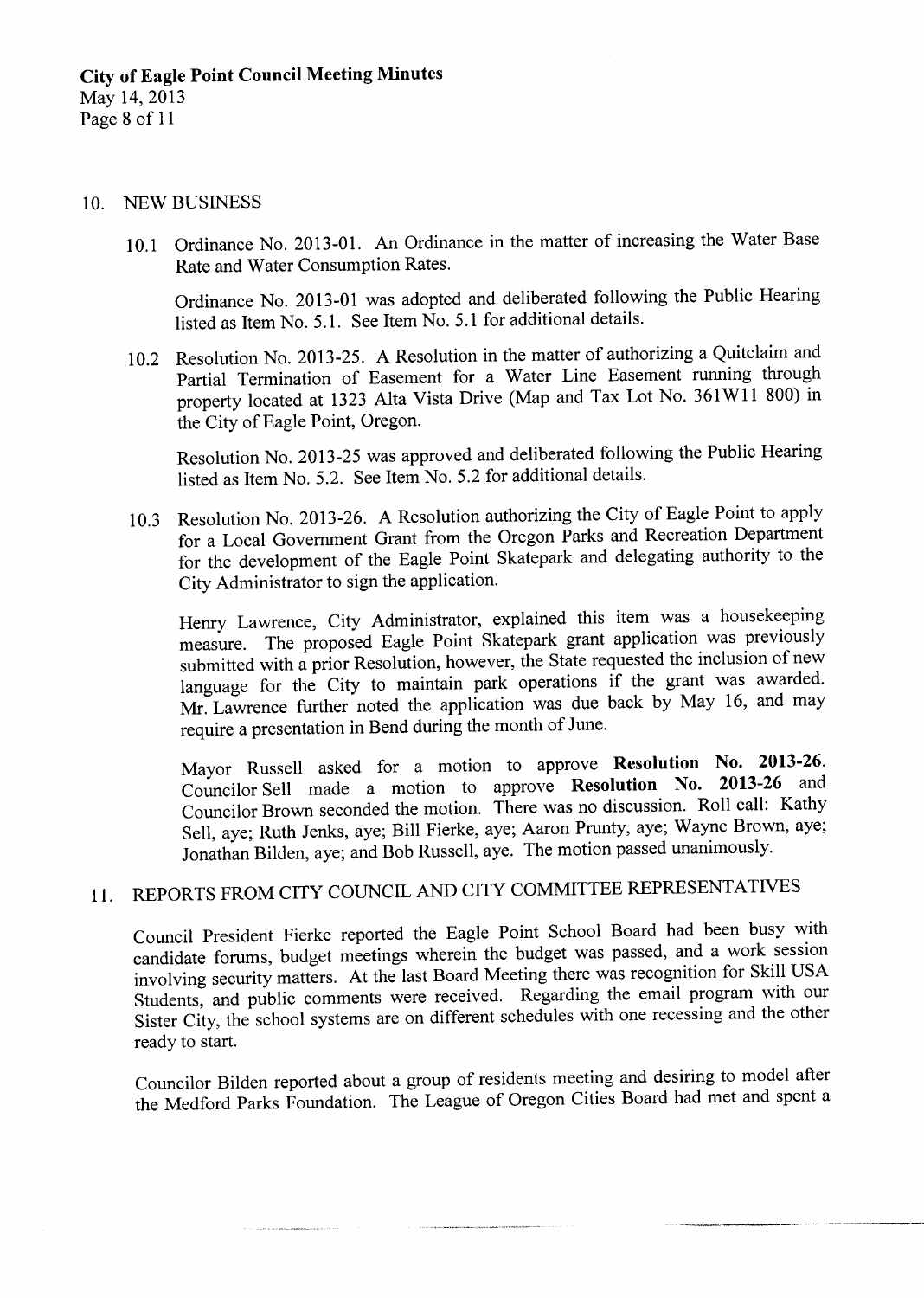great deal of time working on legislative issues, most of which would not move forward. Some members supported changing property tax rates, but most did not. Regarding the SOREDI Board, they held <sup>a</sup> meeting to discuss attracting businesses. He also reported the Jackson County Enterprise Zone now includes an ecommerce provision. Councilor Bilden concluded his report with an update on the Economic Development Commission. The Commission recommended that the marketing brochure would be given to Mike Frey of Paradux Media for revisions and presented to the City Council at their meeting on May 28.

Councilor Jenks expressed her appreciation to Lynn Leissler for assistance in editing the brochure. Additionally, she believed the Commission was pleased with their new direction. She also reported providing questions to Mike Upston about the transit study, attending the Vintage Faire, and receiving a comment about a larger venue for holding events.

Councilor Prunty reported the Parks and Recreation meeting had been canceled. However, he received a positive comment about the City's efforts regarding a car that had been parked too long.

Councilor Brown announced Rogue Valley Sewer Services ( RVSS) would hold their next meeting on May 15.

Councilor Sell planned to attend the upcoming Planning Commission meeting and had attended the Vintage Faire. She expressed appreciation for the Women's Club for their efforts in the school board candidate forum.

Mayor Russell thanked the people that helped on the Little Butte Creek Pathway and encouraged people to walk along the path. In addition, he reported attending the Rogue Valley Council of Governments meeting, the Vintage Faire, and planned to attend the upcoming water Commission Meeting regarding SDCs.

#### 12. STAFF REPORTS

Mike Upston, Principal Planner, reported on the next Planning Commission meeting regarding Black Rock Coffee and the Quail Point petitions. Additionally, a public hearing will be held in June regarding the Greenhills development. Mr. Upston hopes to bring the transit study discussion back to the City Council, and a Resolution related to a grant application with the Oregon Department of Transportation for sidewalks, paths, and trails.

Melissa Owens, Finance Officer, noted the first budget meeting was scheduled for May 22, and if needed, <sup>a</sup> second meeting would be held on May 29. The budget document was being finalized in order to be ready on Friday before the Budget meeting. Auditors were scheduled to be at City Hall during the week of May 21, and Ms. Owens provided an explanation of that process. Staff continues its work on the Annual Bike Ride scheduled for June 15, and advertising upcoming events on the website and in the utility billing newsletter.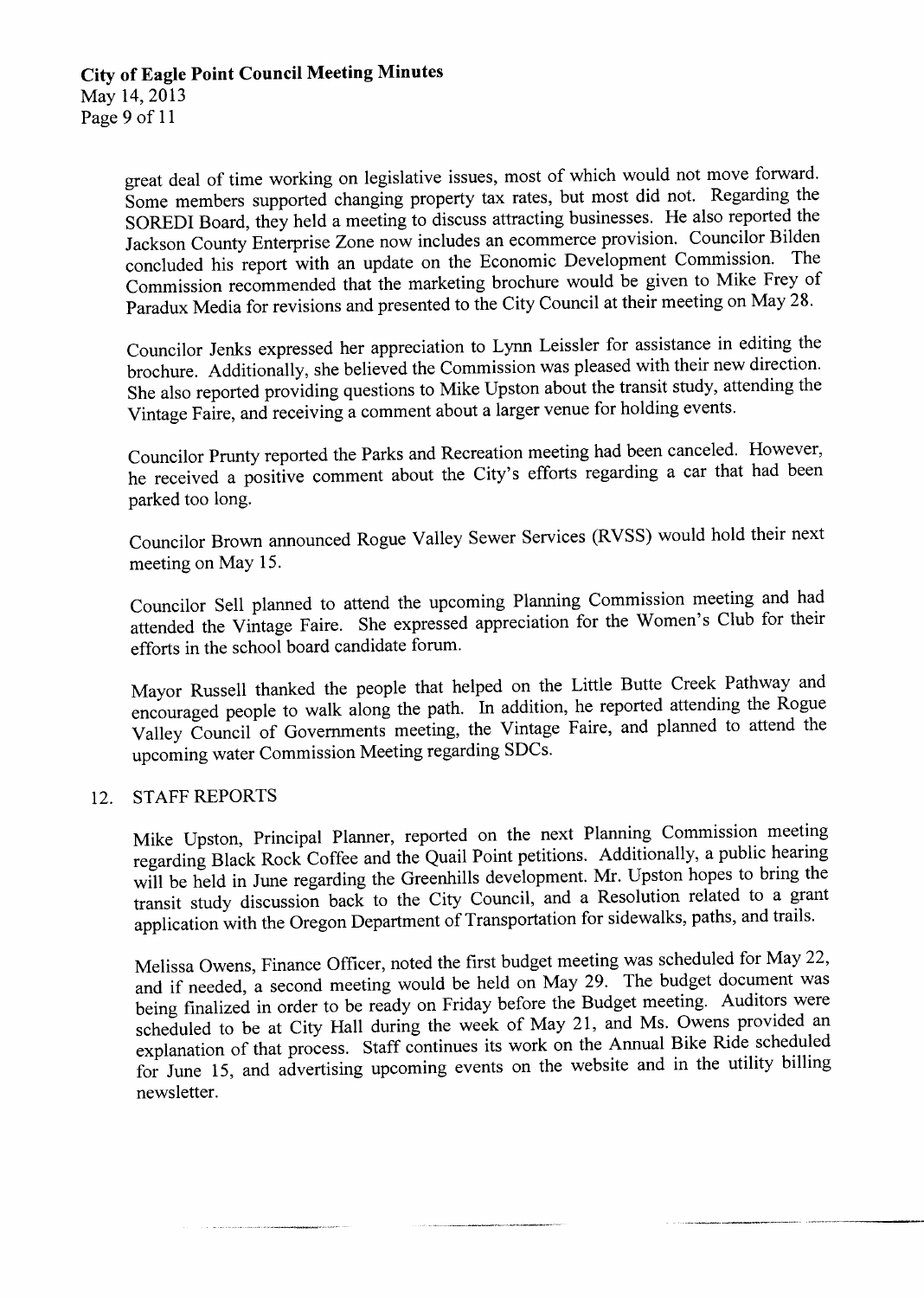Robert Miller, Public Works Director, reported Public Works staff had been working hard to spruce up the town for the upcoming video production. Upcoming items included the Loto Street bid opening, YMCA Summer Day Camp Registration, and a leak detection group testing <sup>20</sup> miles of the water system. Councilor Prunty complimented staff for their cleanup efforts. It was also noted that the speed radar is working.

Police Chief Thompson reported the radar system looks good and he planned to put information in the newsletter about the system. He reported Code Enforcement is working on weed abatement and a brief discussion followed about the radar system.

Joe Kellerman, City Attorney, did not provide a report.

Henry Lawrence, City Administrator, reported working with the CGI video group. He commended Eagle Point School District for their efforts in the video production, as well as Helen Wolgamott and friends for getting the flags up, and all of the other people for their help in the production.

Cindy Hughes, City Recorder, reported there were new City Council pictures in the lobby of the City Hall.

#### 13. INFORMATION

Ms. Hughes reported the election ballot box would be open in front of the public library through May 21. At one time, the ballot boxes had been located inside of City Hall but placing them in front of the library gave citizens 24-hour access to the boxes.

At 9:20 p.m., Mayor Russell recessed the meeting for a short break and announced that representatives of the news media and designated staff would be allowed to attend the Executive Sessions. All other members of the audience would be asked to leave the room and welcomed back afterwards, but no regular business was scheduled after the Executive Sessions.

14. EXECUTIVE SESSION PURSUANT TO ORS 192.660(2)(d), To conduct deliberations with persons designated by the governing body to carry on labor negotiations.

At 9:26 p.m., Mayor Russell opened the Eagle Point City Council Executive Session pursuant to ORS 192.660(2)(d). Following discussion, Mayor Russell closed the Executive Session at 10:06 p.m.